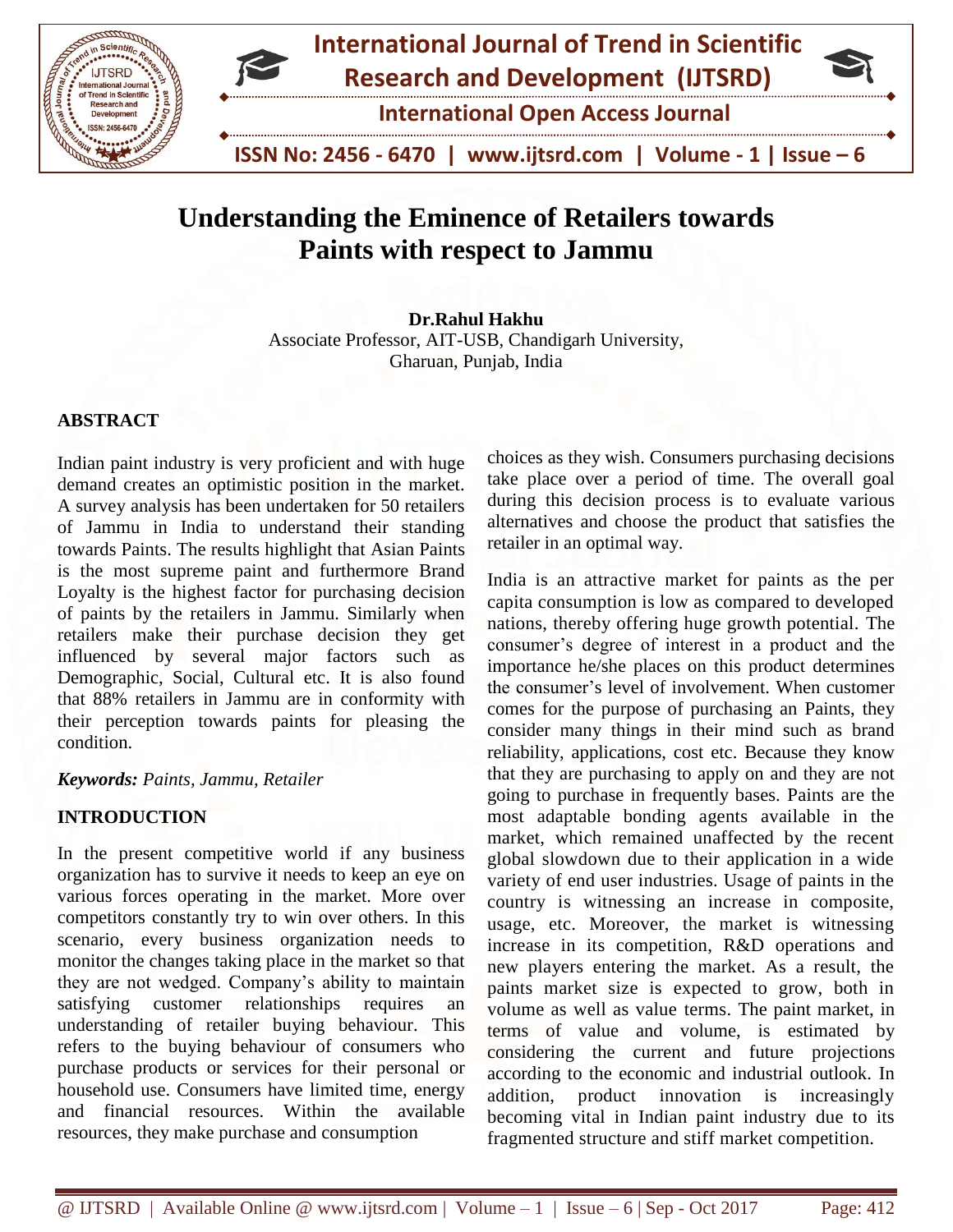# **REVIEW OF LITERATURE**

According to Rowley (1997) consumer buying process offers two valuable perspectives: the decisionmaking process connected with consumer buying and the factors which influence the buying process. According to Priya Soni (2010) that there is prevailing high competition among various brands in India. Raghavan (2006) says that the Indian paint industry has completed its 100 years of manufacturing. Pallavi Kumari (2012) says that the way Indian consumers are spending their money on a variety of items has changed in lately. According to Akhilesh Chandra Pandey (2009) Paint companies are performing at their best this moment.

## **RESEARCH METHODOLOGY**

Objectives of the Study

- $\triangleright$  To find the most supreme paints by the retailers in Jammu.
- $\triangleright$  To find the factors for purchasing decision of an paints by a retailer in Jammu.
- $\triangleright$  To find the perception of retailers in Jammu towards paints for pleasing the condition.

Sample unit: Jammu

Sample Size: A random sample of 50 Retailers has been drawn.

Data Collection: The data collection had been done by interviewing respondents through structured questionnaire

# **ANALYSIS AND INTERPRETATION**

 $\checkmark$  Most supreme paints by a retailer in Jammu.

|         | Nerolac Shalimar Berger Asian Others<br><b>Paints Paints Paints Paints</b> |     |     |    |
|---------|----------------------------------------------------------------------------|-----|-----|----|
| $18 \%$ | 12%                                                                        | 26% | 36% | 8% |

**Table 1**





## *Interpretation:*

Out of 50 retailers in Jammu, Asian Paints with 36% is the most supreme paint followed by Berger Paints with 26%.

 $\checkmark$  Factors for purchasing decision of paints by a retailer in Jammu

| <b>Profit</b> | <b>Market</b><br><b>Demand</b> | <b>Brand</b><br><b>Loyalty</b> | <b>Distributor</b> |
|---------------|--------------------------------|--------------------------------|--------------------|
| 32%           | 18%                            | 38%                            |                    |
|               |                                | Table 2                        |                    |



**Figure 2**

# *Interpretation:*

Out of 50 retailers in Jammu, Brand Loyalty with 38% is the highest factor for purchasing decision of paints followed by Market Demand with 18%.